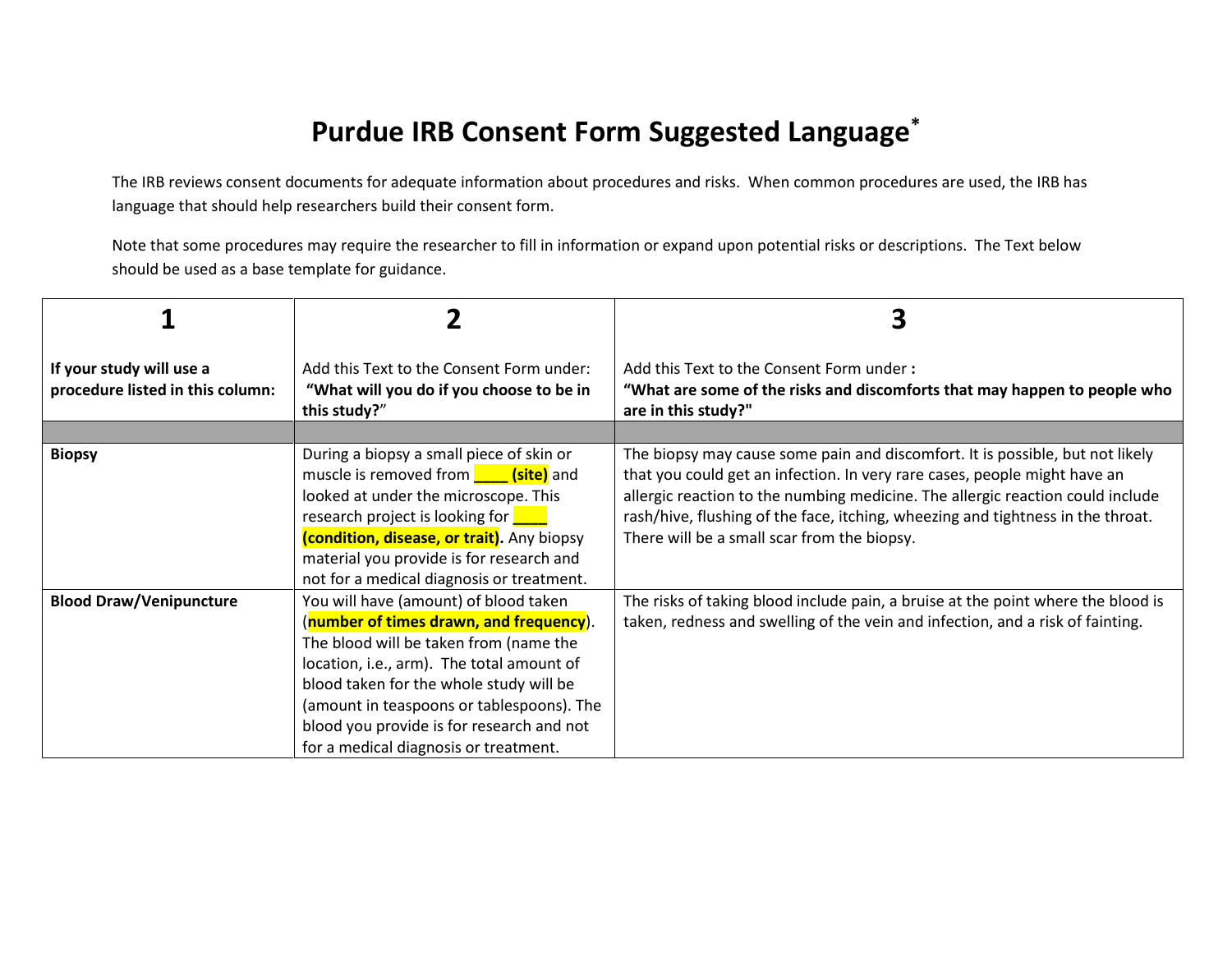| <b>Bone Scan</b>                      | During a bone scan you will be injected         | This risk of exposure to radiation is small. The contact with radiation in this     |
|---------------------------------------|-------------------------------------------------|-------------------------------------------------------------------------------------|
|                                       | with a radioactive substance in your vein. A    | study is thought to be <b>CONDUGGE CONSTRUST (NUMBER OF UNITS AND COMPARISON TO</b> |
|                                       | short time later, a machine measures how        | <b>KNOWN QUANTITY SUCH AS DENTAL X-RAYS OR CHEST X-RAY).</b> However, the           |
|                                       | much radiation has been taken into the          | effects of radiation add up over a lifetime. It is possible that having several of  |
|                                       | bones. The test should not hurt but you         | these tests may add to your risk of injury or disease. Before agreeing to           |
|                                       | may have to stay in a certain position to get   | participate in this study, think about your past and future contact with            |
|                                       | a good picture. You may have to agree to        | radiation.                                                                          |
|                                       | separate consent or safety forms that are       |                                                                                     |
|                                       | required for services performed as part of      |                                                                                     |
|                                       | this procedure.                                 |                                                                                     |
| <b>Bone Densitometry (Dual-energy</b> | A DEXA is a type of x-ray used to measure       | This risk of exposure to radiation is small. The contact with radiation in this     |
| x-ray absorptiometry [DEXA])          | bone strength. During this test, X-ray          | study is thought to be <b>CONDUGGE CONSTRUST (NUMBER OF UNITS AND COMPARISON TO</b> |
|                                       | pictures of your body will measure how          | <b>KNOWN QUANTITY SUCH AS DENTAL X-RAYS OR CHEST X-RAY).</b> However, the           |
|                                       | much fat and muscle are present. You will       | effects of radiation add up over a lifetime. It is possible that having several of  |
|                                       | lie flat on a table and a machine will take     | these tests may add to your risk of injury or disease. Before agreeing to           |
|                                       | pictures of different areas of the body. This   | participate in this study, think about your past and future contact with            |
|                                       | test will last about (FILL IN THE TIME)         | radiation.                                                                          |
|                                       | minutes.                                        |                                                                                     |
| <b>Caliper (Body Fat) Test</b>        | A tool called a caliper (like a pincher) grasps | You may experience a little pain or discomfort from a pinch with a caliper.         |
|                                       | a small fold of flesh on the back of the arm,   |                                                                                     |
|                                       | shoulder blade, or waist to measure the         |                                                                                     |
|                                       | amount of body fat.                             |                                                                                     |
| Electroencephalogram (EEG)            | An electroencephalogram (EEG) measures          | The gel used to put the discs on your head in an EEG is sometimes sticky and        |
|                                       | the electrical activity in the brain (brain     | the EEG discs may scratch.                                                          |
|                                       | waves) using electrodes (small metal discs      |                                                                                     |
|                                       | or sensors) placed on the head with gel.        |                                                                                     |
|                                       | The test does not hurt and usually takes        |                                                                                     |
|                                       | about (FILL IN THE TIME) minutes.               |                                                                                     |
| <b>Electrocardiogram (EKG)</b>        | An electrocardiogram (EKG) is a test that       | The EKG test may cause some redness or itching where the pads are placed.           |
|                                       | gives us a measure of the heart's electrical    |                                                                                     |
|                                       | activity. You will be asked to lie flat on a    |                                                                                     |
|                                       | table and several small electrode pads (like    |                                                                                     |
|                                       | stickers) will be placed on the body. This      |                                                                                     |
|                                       | test takes about 10 minutes.                    |                                                                                     |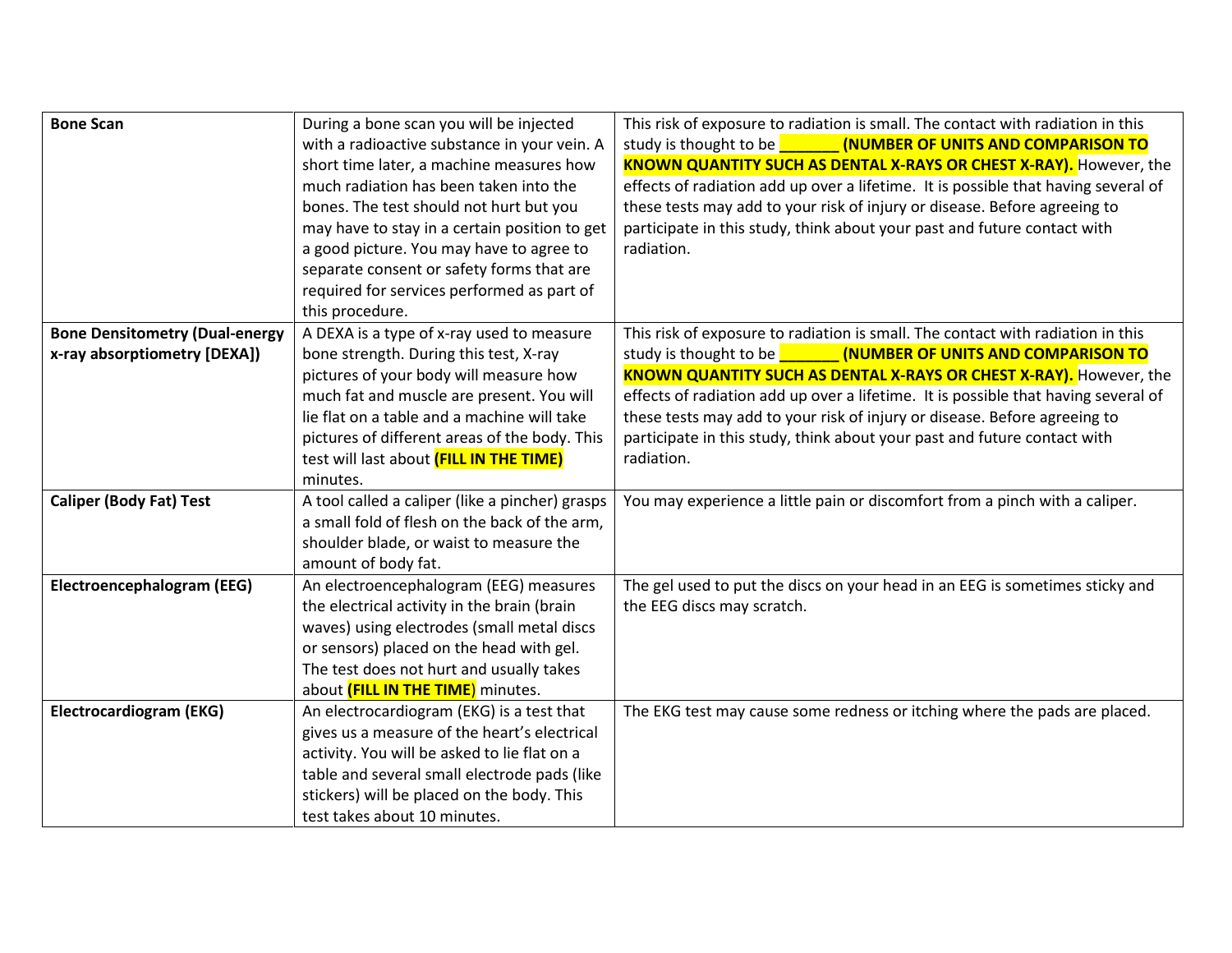| <b>MTurk (Amazon Mechanical</b>                                                        | Amazon MTurk can potentially be linked to     | Please be certain that you have read and agree to Amazon's Mechanical Turk       |
|----------------------------------------------------------------------------------------|-----------------------------------------------|----------------------------------------------------------------------------------|
| Turk)                                                                                  | information available on your Amazon          | participant and privacy agreements prior to participation in this study.         |
|                                                                                        | public profile page through the Worker ID     |                                                                                  |
|                                                                                        | that the researchers access. You can          |                                                                                  |
|                                                                                        | choose what is available on your Amazon       |                                                                                  |
|                                                                                        | public profile settings using their settings. |                                                                                  |
|                                                                                        | The researchers will only be collecting the   |                                                                                  |
|                                                                                        | answers you provide, and will not be          |                                                                                  |
|                                                                                        | accessing other information about you that    |                                                                                  |
|                                                                                        | may be part of your Amazon public profile.    |                                                                                  |
| <b>Online Survey Platforms Using</b>                                                   | You will complete a survey on <b>(FILL IN</b> | This survey has been pilot tested to determine the average time it takes to      |
| <b>Validity Questions</b>                                                              | METHOD paper, computer) about your            | complete it if the respondent fully reads and answers each question. Marked      |
| If you are using an online platform such                                               | attitudes, beliefs or personal history. These | deviation from this average time could result in rejection of your completed     |
| as MTurk and will be embedding                                                         | will help our research team answer            | survey.                                                                          |
| rejection criteria e.g., minimum or<br>maximum time to completion, or validity         | questions about (ENTER YOUR RESEARCH          |                                                                                  |
| questions, you must tell participants in                                               | <b>QUESTION).</b>                             | OR                                                                               |
| the risk section of the consent form that                                              |                                               |                                                                                  |
| their survey may be rejected and the                                                   |                                               | This survey has a number of questions embedded in it as validity checks to       |
| reason(s) for the rejection. You do not<br>have to provide specifics of the rejection, |                                               | insure that you are not a robot and are in fact fully reading and answering each |
| e.g., minimum time to completion or                                                    |                                               | question. A unique combination of answers to those questions may result in       |
| what the validity questions are.                                                       |                                               | your survey being rejected.                                                      |
| <b>Surveys</b>                                                                         | You will complete a survey on <b>(FILL IN</b> | You may feel uncomfortable thinking about your personal attitudes. You may       |
| (those not considered exempt                                                           | METHOD paper, computer) about your            | skip questions that make you uncomfortable.                                      |
| under the regulations)                                                                 | attitudes, beliefs or personal history. These | There is also a risk of breach of confidentiality, but steps have been taken to  |
|                                                                                        | will help our research team answer            | avoid such a breach. If you do not wish to answer a question, you may skip it    |
|                                                                                        | questions about (ENTER YOUR RESEARCH          | and go to the next or stop.                                                      |
|                                                                                        | <b>QUESTION).</b>                             |                                                                                  |
| <b>Spirometry Test</b>                                                                 | Spirometry tests how your lungs work by       | Spirometry may make you cough or feel lightheaded. This should go away           |
|                                                                                        | measuring how much and how fast air           | shortly after the test is finished.                                              |
|                                                                                        | moves out of your lungs. You will wear a      |                                                                                  |
|                                                                                        | nose clip and forcefully blow into a tube     |                                                                                  |
|                                                                                        | hooked to a machine.                          |                                                                                  |